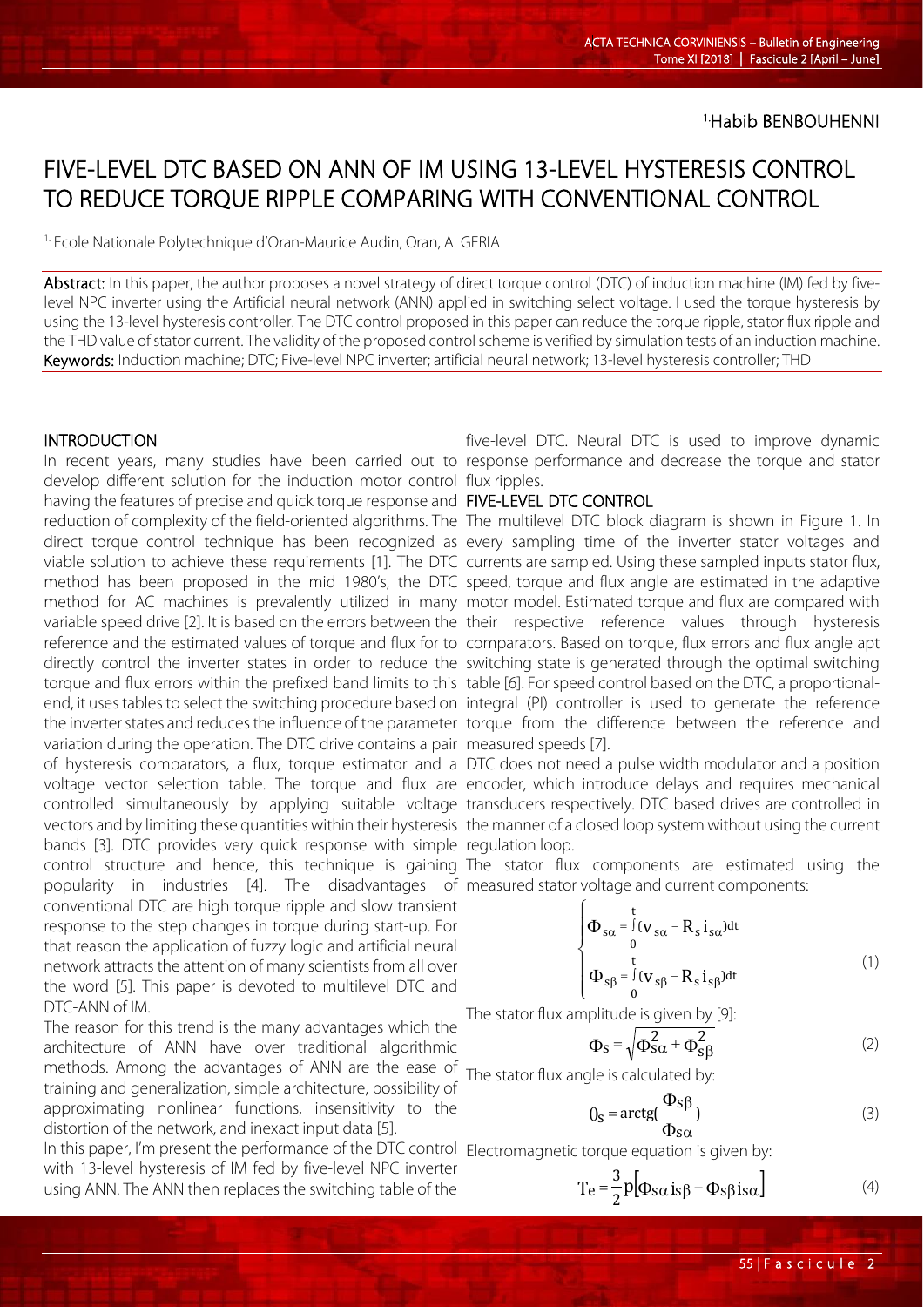

Figure 1. Block diagram of DTC of IM drives

Figure 2 shows the circuit of a five-level diode clamped inverter (NPC) and the switching states of each leg of the inverter. Each leg is compsed of two upper and lower switches with anti-parallal diodes. Four series DC-link capacitors split the DC bus voltage in halef, and 18 clamping diodes confine the voltage across the switches within the voltage of the capacitors, each leg of the inverter can have five possible switching states, 4, 3, 2 , 1 or 0. The NPC can be able to minimize the harmonic distorsion of the stator current. Further the active switches of the converter are operated at low frequency [10]. The five-level NPC inverter derived from three-level NPC inverter.

The representation of the space voltage vectors of a five-level inverter for all switching states is given by Figure 3 [11].



Figure 2. Schematic diagram of a five-level inverter



Figure 3. Space vector diagram of five-level inverter

The switching selection block in Figure 1 receives the input signals  $C_{\text{cpl}}$ ,  $C_{\text{flx}}$  and N generate the desired control voltage vector as given in look-up table shown in Table 1. Table 1. Switching Table of five-level inverter

|                   |                       | <b>LANIC</b>   |                | 1. JWILLIII 14 |                 | <b>LANIC</b>   |                | $\mathsf{H} \mathsf{V}$ | י<br>v         |                | <u>ULTITULI</u> |                |                 |
|-------------------|-----------------------|----------------|----------------|----------------|-----------------|----------------|----------------|-------------------------|----------------|----------------|-----------------|----------------|-----------------|
| $C_{\text{flux}}$ | N<br>C <sub>cpl</sub> | $\overline{1}$ | $\overline{2}$ | 3              | 4               | 5              | 6              | 7                       | 8              | 9              | 10              | 11             | 12              |
| 1                 | 6                     | 14             | 14             | 24             | 24              | 34             | 34             | 44                      | 44             | 54             | 54              | 4              | $\overline{4}$  |
|                   | $\overline{5}$        | 15             | 20             | 25             | 30              | 35             | 40             | 45                      | 50             | 55             | 60              | 5              | 10              |
|                   | $\overline{4}$        | 18             | 18             | 28             | 28              | 38             | 38             | 48                      | 48             | 58             | 58              | 8              | 8               |
|                   | 3                     | 13             | 13             | 23             | 23              | 33             | 33             | 43                      | 43             | 53             | 53              | 3              | 3               |
|                   | $\overline{2}$        | 9              | 19             | 16             | 26              | 19             | 29             | 36                      | 39             | 46             | 49              | 59             | 6               |
|                   | 1                     | 12             | 12             | 22             | 22              | 32             | 32             | 42                      | 42             | 52             | 52              | $\overline{2}$ | $\overline{2}$  |
|                   | 0                     | 0              | 0              | 0              | 0               | 0              | 0              | $\mathbf 0$             | $\overline{0}$ | 0              | $\mathbf 0$     | 0              | 0               |
|                   | $-1$                  | 52             | 52             | $\overline{2}$ | $\overline{2}$  | 12             | 12             | 22                      | 22             | 32             | 32              | 42             | 42              |
|                   | $-2$                  | 56             | 59             | 6              | 9               | 16             | 19             | 26                      | 29             | 36             | 39              | 46             | 49              |
|                   | $-3$                  | 53             | 53             | 3              | 3               | 13             | 13             | 23                      | 23             | 33             | 33              | 43             | 43              |
|                   | $-4$                  | 58             | 58             | 8              | 8               | 18             | 18             | 28                      | 28             | 38             | 38              | 48             | 48              |
|                   | $-5$                  | 55             | 60             | 5              | 10              | 15             | 20             | 25                      | 30             | 35             | 40              | 45             | 50              |
|                   | $-6$                  | 54             | 54             | 4              | $\overline{4}$  | 14             | 14             | 24                      | 24             | 34             | 34              | 44             | 44              |
|                   | 6                     | 17             | 17             | 27             | 27              | 37             | 37             | 47                      | 47             | 57             | 57              | 7              | 7               |
|                   | $\overline{5}$        | 17             | 17             | 27             | 27              | 37             | 37             | 47                      | 47             | 57             | 57              | 7              | $\overline{7}$  |
|                   | $\overline{4}$        | 17             | 17             | 27             | 27              | 37             | 37             | 47                      | 47             | 57             | 57              | 7              | 7               |
|                   | 3                     | 11             | 11             | 21             | 21              | 31             | 31             | 41                      | 41             | 51             | 51              | 1              | 1               |
|                   | $\overline{c}$        | 11             | 11             | 21             | 21              | 31             | 31             | 41                      | 41             | 51             | 51              | 1              | 1               |
|                   | 1                     | 11             | 11             | 21             | $\overline{21}$ | 31             | 31             | 41                      | 41             | 51             | 51              | 1              | 1               |
| 0                 | 0                     | 0              | 0              | 0              | 0               | $\overline{O}$ | $\overline{O}$ | 0                       | 0              | 0              | 0               | 0              | 0               |
|                   | $-1$                  | 0              | 0              | 0              | 0               | $\mathbf 0$    | 0              | 0                       | 0              | 0              | $\mathbf 0$     | 0              | $\mathbf{0}$    |
|                   | $-2$                  | 41             | 41             | 51             | 51              | $\mathbf{1}$   | $\mathbf{1}$   | 11                      | 11             | 21             | 21              | 31             | 31              |
|                   | $-3$                  | 47             | 47             | 57             | 57              | 7              | 7              | 17                      | 17             | 27             | 27              | 37             | 37              |
|                   | $-4$                  | 42             | 42             | 52             | 52              | $\overline{2}$ | $\overline{2}$ | 12                      | 12             | 22             | 22              | 32             | 32              |
|                   | $-5$                  | 46             | 49             | 56             | 59              | 6              | 9              | 16                      | 19             | 26             | 29              | 36             | 39              |
|                   | $-6$                  | 43             | 43             | 53             | 53              | 3              | 3              | 13                      | 13             | 23             | 23              | 33             | 33              |
|                   | 6                     | 24             | 24             | 34             | 34              | 44             | 44             | 54                      | 54             | $\overline{4}$ | $\overline{4}$  | 14             | 14              |
| -1                | 5                     | 25             | 30             | 35             | 40              | 45             | 50             | 55                      | 60             | 50             | 10              | 15             | 20              |
|                   | $\overline{4}$        | 28             | 28             | 38             | 38              | 48             | 48             | 58                      | 58             | 8              | 8               | 18             | 18              |
|                   | 3                     | 23             | 23             | 33             | 33              | 43             | 43             | 53                      | 53             | 3              | 3               | 13             | 13              |
|                   | $\overline{2}$        | 19             | 26             | 29             | 36              | 39             | 46             | 49                      | 56             | 59             | 6               | 9              | 16              |
|                   | 1                     | 22             | 22             | 32             | 32              | 42             | 42             | 52                      | 52             | $\overline{2}$ | $\overline{2}$  | 12             | 12              |
|                   | 0                     | $\mathbf{0}$   | 0              | 0              | 0               | 0              | 0              | $\mathbf 0$             | $\mathbf 0$    | 0              | $\mathbf 0$     | 0              | 0               |
|                   | $-1$                  | 42             | 42             | 52             | 52              | $\overline{2}$ | $\overline{2}$ | 12                      | 12             | 22             | 22              | 32             | 32              |
|                   | $-2$                  | 46             | 49             | 56             | 59              | 6              | 9              | 16                      | 19             | 26             | 29              | 36             | 39              |
|                   | $-3$                  | 43             | 43             | 53             | 53              | 3              | 3              | 13                      | 13             | 23             | 23              | 43             | 43              |
|                   | $-4$                  | 48             | 48             | 58             | 58              | 8              | 8              | 18                      | 18             | 28             | 28              | 38             | 38              |
|                   | $-5$                  | 45             | 50             | 55             | 60              | 5              | 10             | 15                      | 20             | 25             | 30              | 35             | 40              |
|                   | $-6$                  | 44             | 44             | 54             | 54              | 4              | 4              | 14                      | 14             | 24             | 24              | 34             | $\overline{3}4$ |

#### FIVE-LEVEL DTC CONTROL WITH ANN

In ordre to improve the five-level DTC performance a complimentary use of neural network is proposed. ANN is part of the family of statistical learning methods inspired by biological nervous system and are used to estimate and approximate functions that depends only on a large number of inputs [12].

ANN's have been proven to be universal approximations of non-linear dynamic systems. They are able to emulate any complex non-linear dynamic system by using an appropriate multilayer neural network. Many applications have been reported in power electronics, including fault detection and diagnosis in electrical machines, power converter control and the high performance control of electrical drives [13]. The general structure of the IM with DTC-ANN using a five-level inverter is represented by Figure 4. The Artificial neural network replaces the switching table selector block. He uses a dense interconnection of computing nodes to approximate nonlinear function [14].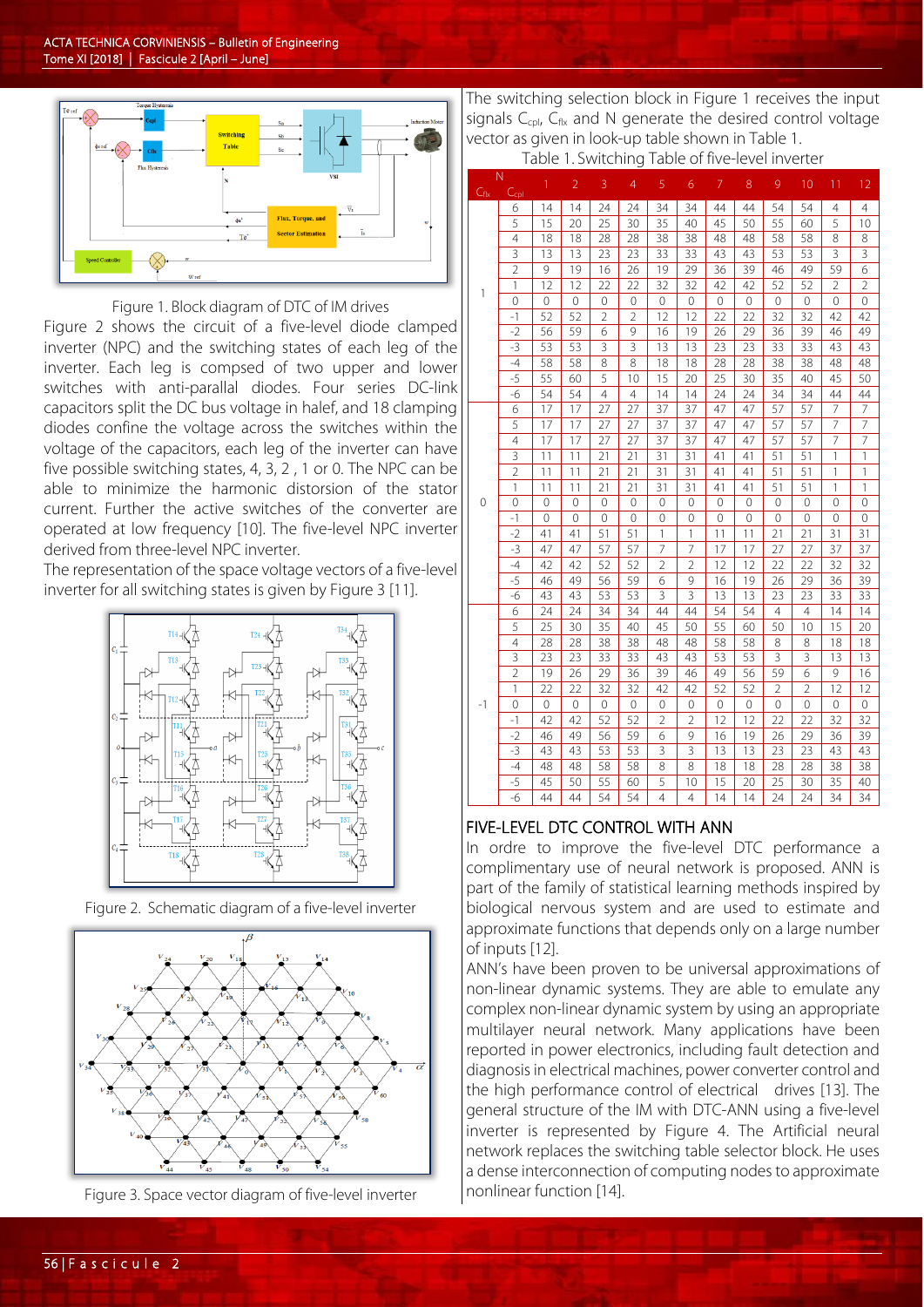

Figure 4. Block diagram of DTC-ANN of IM drives The structure of the neural network to perform the five-level DTC applied to IM satisfactorily was a neural network with 3 linear input nodes, 64 neurones in the hidden layer, and 3 neurones in the output layer, as shown in Figure 5.



Figure 5. Neural network structure for five-level DTC





Figure 6. Dynamic responses of five-level DTC

## SIMULATION RESULTS

The simulation results of five-level DTC-ANN of IM are compared with conventional five-level DTC. The performance analysis is done with stator current, stator flux and torque plot. The dynamic performance of the five-level DTC for IM is shown Figure 6. The dynamic performance of the five-level DTC-ANN control is shown Figure 7.



Figure 7. Dynamic responses of five-level DTC-ANN Figures 6-7 show that the THD value of stator current in the five-level DTC-ANN scheme has been reduced significantly. Table 2 shows the comparative analysis of THD value of stator current.

|                       | Table 2. Comparative analysis of THD value of stator current |  |
|-----------------------|--------------------------------------------------------------|--|
| <b>Five-level DTC</b> | Five-level DTC-ANN                                           |  |
| 6.13%                 | 3.97%                                                        |  |

The use of ANN has improved the band electromagnetic torque are shown in Figure 8.

From the simulation results presented in Figure 9, it is apparent that the stator flux ripple for the five-level DTC-ANN is considerably reduced. In other hands, the stator flux was restored correctly its reference.